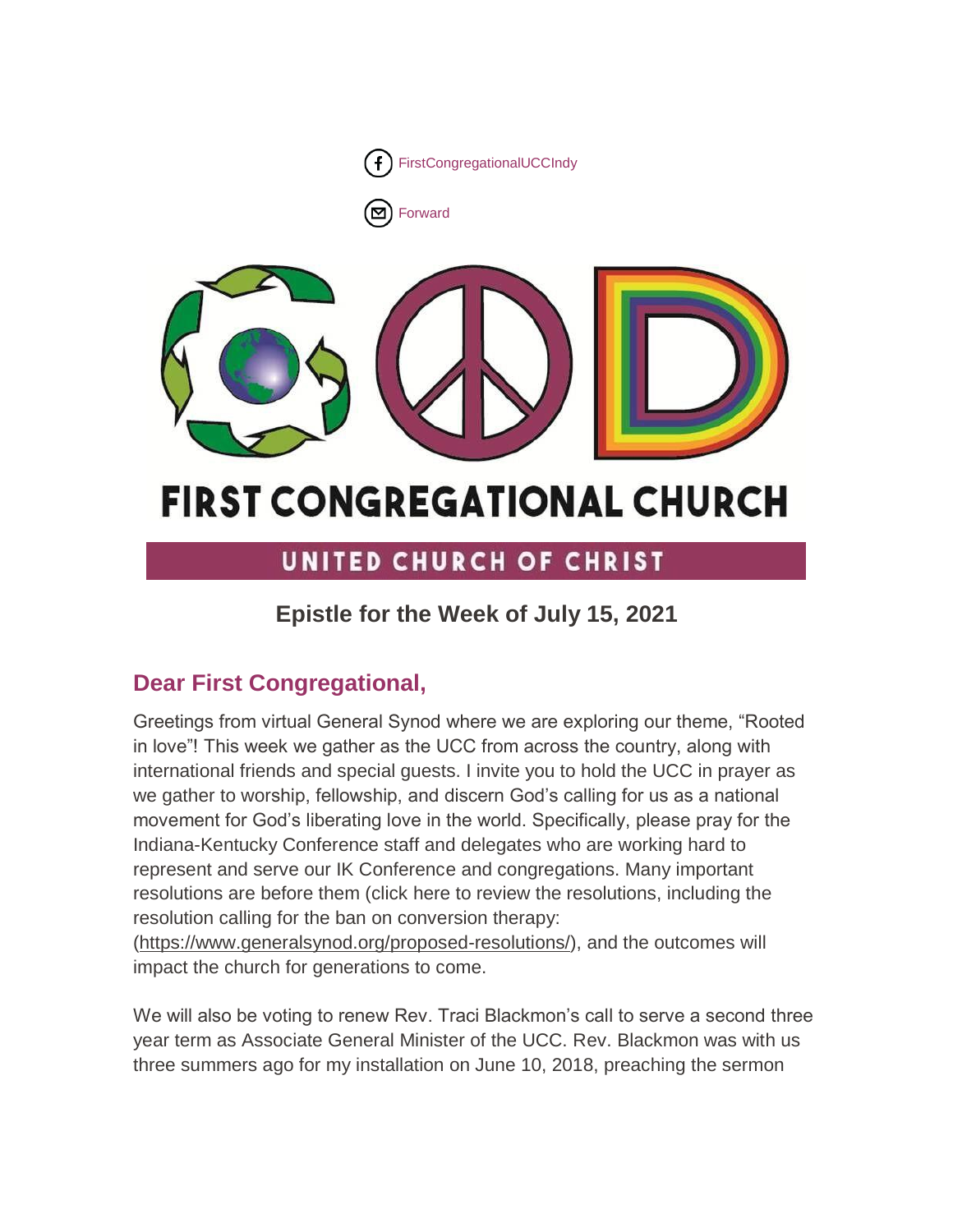based on Micah 6:8 , "What does the Lord require of you but to do justice, and to love kindness, and to walk humbly with your God." What a three years it has been together building beloved community! May God continue to bless us together on our journey of faith.

You are invited to join us for the closing worship this Sunday July 18 at 6pm online. Check the General Synod website to learn more about how to access worship: [https://www.generalsynod.org/.](https://www.generalsynod.org/)

Blessings, Pastor Sarah

#### **FC Covid Protocols:**

As of June 1, the building is open for in-person gatherings. Recommended areas to use are the Parlor, the Library, and the Mayflower Room. Protocols to be followed: Sign-in sheet, social distancing and wearing of masks.

**The target date for in-person worship in the sanctuary is August 1**, contingent upon directives or changes in health and safety guidelines stipulated by Marion County or the State. Protocols to be observed will be determined closer to August



## **THIS SUNDAY**

#### **Sunday Adult Education, 9:30 a.m.**

**Patio Psalms and Prayers –** On Sundays, grab your lawn chair and join us on the patio for an outdoor gathering time for faith formation. We will gather at 9:30, open with a welcome, read and reflect on a Psalm, share joys and concerns, and then close with prayer and the Lord's Prayer. We will wrap up by 10:15. Please join us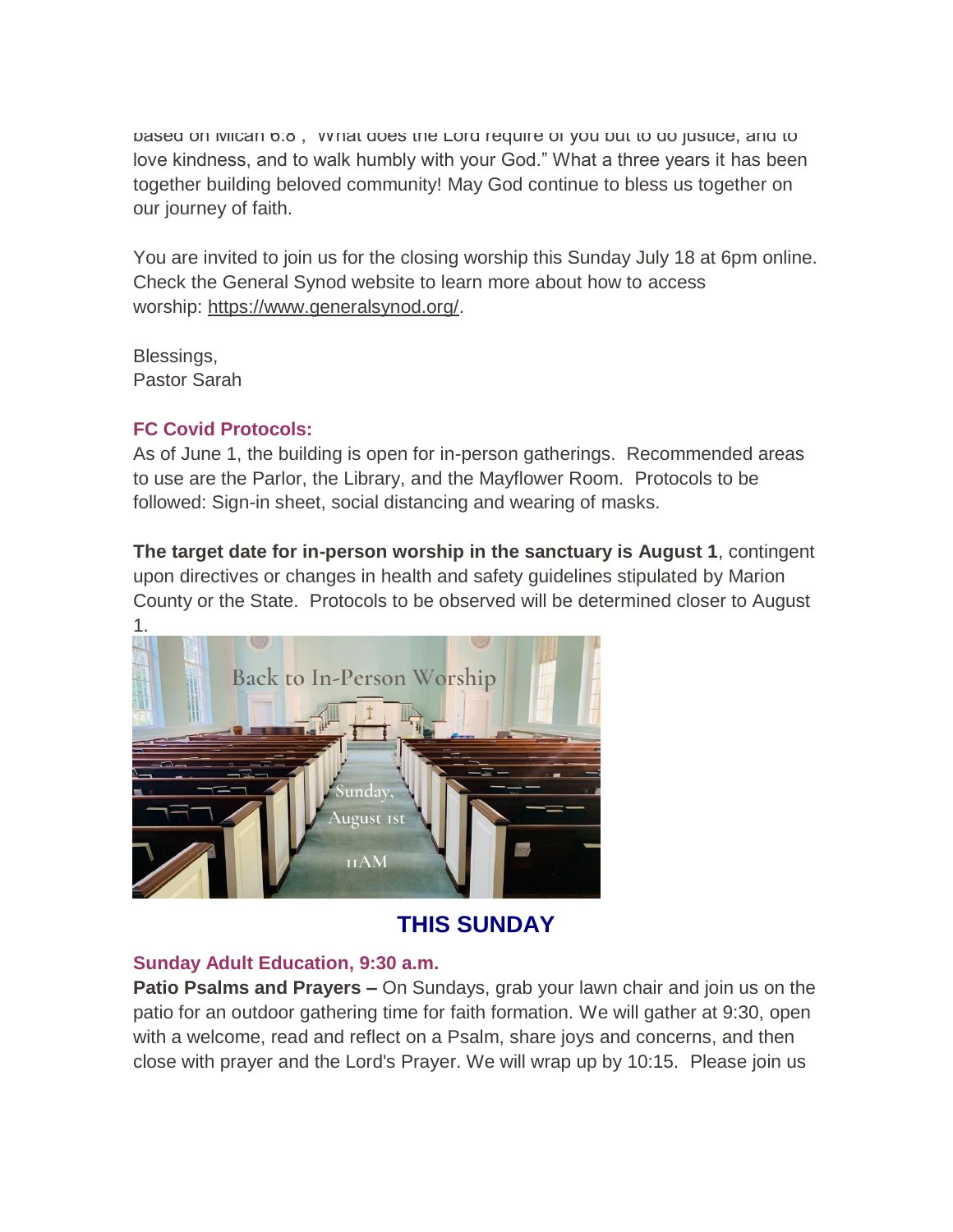for this time of reflection and connection. **July 15: Psalm 7**

**Sunday Worship, 11AM (YouTube, FaceBook, Dial In)**

**Scripture:** Mark 6:30-34, 53-56 **Sermon:** "The Discipleship of Napping"

**Coffee Hour via Zoom at 12:00PM**

#### **Thank You for Your Support of First Congregational UCC**

Please continue supporting the mission and ministries of your local church by mailing a check to the church or through online donations at <http://www.fcindy.org/online-giving/>

## **THIS WEEK AT FC**

#### **How to Access our Zoom Gatherings**

[https://us04web.zoom.us/j/9264494206?pwd=dmtWbWE5UXRBTk5pcHZlYlB0aEF](https://us04web.zoom.us/j/9264494206?pwd=dmtWbWE5UXRBTk5pcHZlYlB0aEFVUT09) [VUT09](https://us04web.zoom.us/j/9264494206?pwd=dmtWbWE5UXRBTk5pcHZlYlB0aEFVUT09)

Meeting ID: 926 449 4206Password: 7171

If you click on the URL, you should not need to enter in the Meeting ID and Password.

To dial in by phone: +1 312 626 6799, Meeting ID 926 449 4206, Password 7171.

#### **TODAY!**

 **Spiritual Support Group at 5:00 p.m. (Zoom) -** This group openly invites anyone seeking spiritual care concerning well being. Contact Pastor Sarah at [pastorsarah@fcindy.org,](mailto:pastorsarah@fcindy.org) or 386-478-9012.

**August Colony Submissions due TOMORROW, July 16th -** Please email Shannon your August Colony submissions by tomorrow morning to make sure they are included in the upcoming newsletter.

**The Outreach & Service -** As we eagerly anticipate returning to our sanctuary to worship together, our food collections for Northside Pantry will then return to our pre-pandemic format. Beginning in August, please bring any donations for the Northside Pantry to the narthex, either on Sundays or at any convenient time. Donations will be delivered to the pantry monthly. Thanks to all for supporting this vital ministry during the pandemic. The Outreach & Service Board encourages your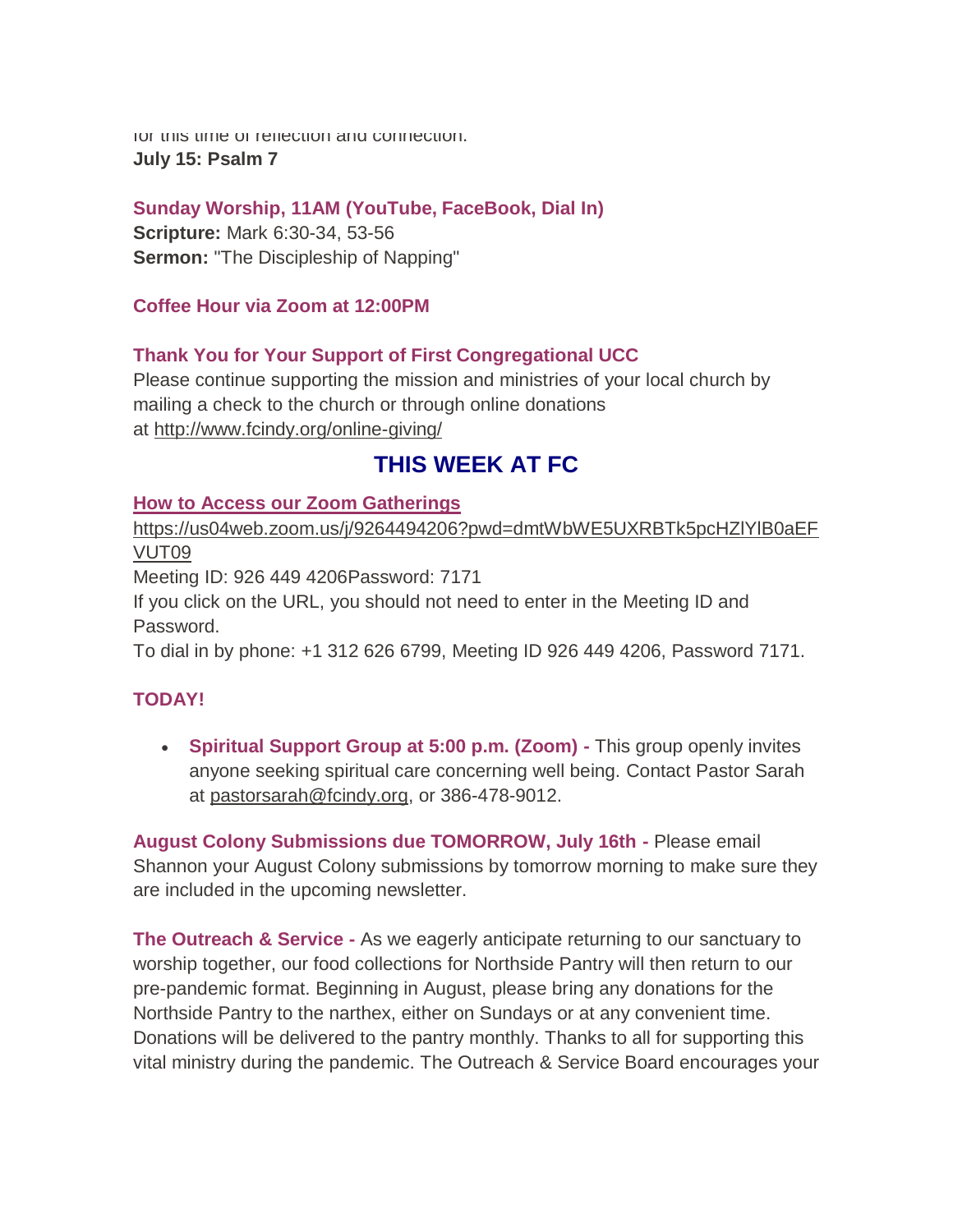continued support to help meet nutritional needs in our larger community.

**The Mental Health Team** is seeking new members who want to become part of the team. If interested or have questions, contact Sandy Wood@ [csjlwood@att.net](mailto:csjlwood@att.net) or 317-225-6206.

**Office Administrator Vacation -** Shannon is on vacation July 19-26.

#### **COMING SOON**

**Men's Lunch - Thursday, July 22 at 1:00 p.m. -** For more information, please contact Randy Walker at (317) 796-2081.

**WISE Mental Health Team August Book Buzz -** We are helping to sponsor the Book Buzzes for **August 8 and 22** with Pastor Sarah and her new book: BLESSED UNION, breaking the silence about mental illness and marriage. Books will be free as a part of our grant from the Center for Congregations. If you would like a book, here are some opportunities for you to receive your copy:

- Come to the church and pick up a book.
- If you cannot come to the church, you can request a book from Sandy [csjlwood@att.net](mailto:csjlwood@att.net) or 317-225-6206 and she will make sure you get a book.

When you pick up your book from the lectern at the garden entrance please sign your name on the yellow pad beside the books. It isn't required, but the WISE Mental Health Team are curious who is interested in the book and will likely participate in one or both of the after worship Buzzes Aug 8 and Aug 22 at 12:30 p.m. EDT. You don't have to have read the book to participate in the Buzzes.

**Please click** [HERE](https://mcusercontent.com/7a2e4c501545b6d78729a64a1/files/d48f69d7-e688-a3ac-b0c2-00c4dfd79cda/June_Colony_2021.01.pdf) **[t](https://mcusercontent.com/7a2e4c501545b6d78729a64a1/files/d48f69d7-e688-a3ac-b0c2-00c4dfd79cda/June_Colony_2021.01.pdf)o view the July Colony with more information and events happening this month!**

### **CONNECTION & SUPPORT**

**FC Facebook page** (click **[here](https://www.facebook.com/FirstCongregationalUCCIndy/)**)

"**First Congregational Indy Fellowship**" group on Facebook (click **[here](https://www.facebook.com/groups/521333455186422/)**).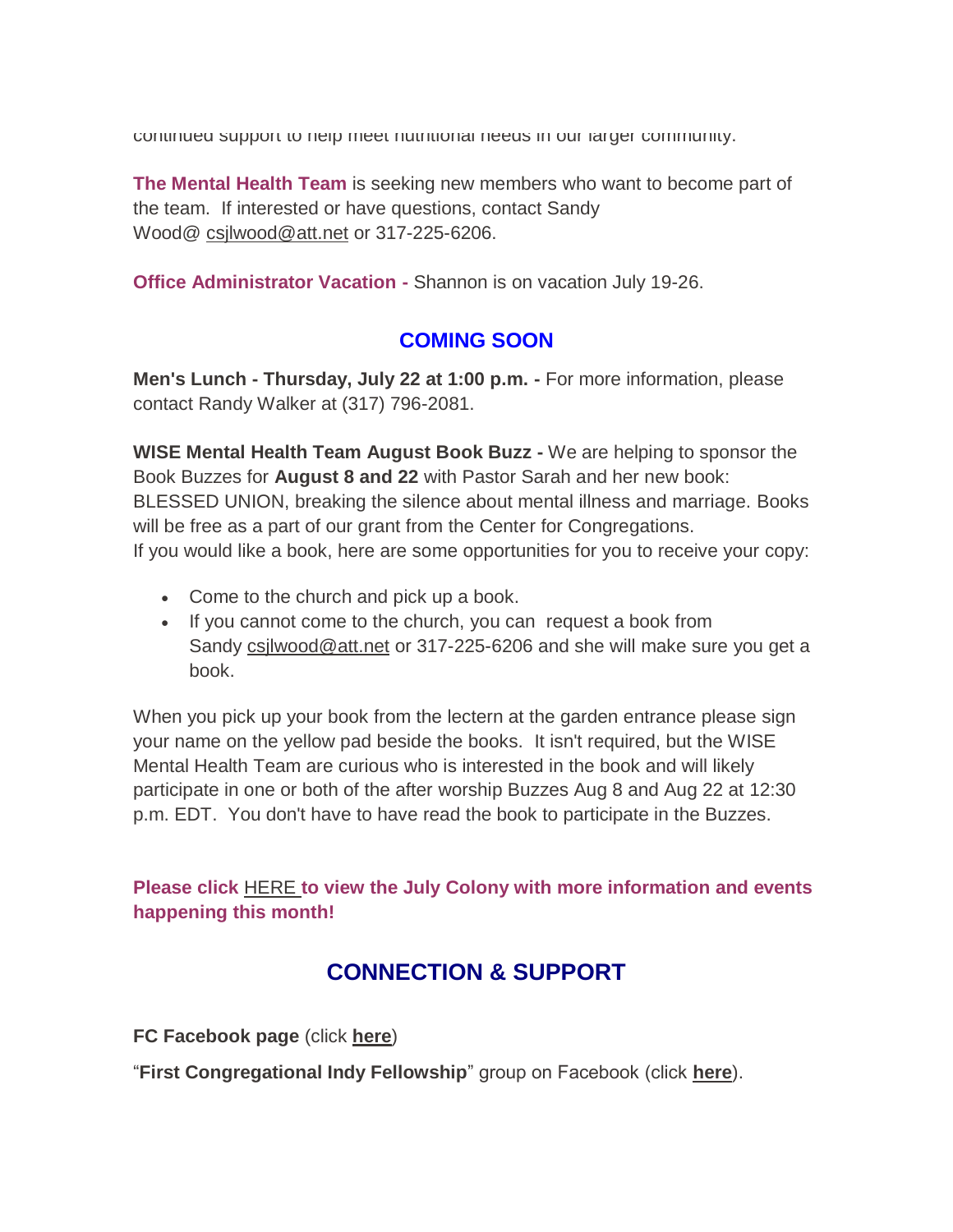#### **Pastoral Care**

Pastor Sarah may be reached at (386) 478-9012 or [pastorsarah@fcindy.](mailto:pastorsarah@fcindy.org)

#### **Pastor Sarah's Sabbath Days: Mondays & Saturdays**

The congregation covenant with Pastor Sarah to provide 2 days per week for personal rest and family renewal. On Mondays and Saturdays, Pastor Sarah is not available unless it is a pastoral emergency. Thank you for honoring this sacred gift of Sabbath time for our Pastor and her family.

#### **Additional Church Support Contacts**

Pastoral Care Associate: Pastor Carol [\(casowle@gmail.com\)](mailto:casowle@gmail.com) Office Administrator: Shannon [\(shannon@fcindy.org\)](mailto:shannon@fcindy.org) External Communications Manager: Cassidy Hall [\(cassidy@fcindy.org\)](mailto:cassidy@fcindy.org) Lead Councilor: Steve Coomer [\(s.coomer@sbcglobal.net\)](mailto:s.coomer@sbcglobal.net) (Senior Councilors: Steve Coomer, Larry Eckel, Alice Rutherford)

#### **Mental Health Support:**

- **Substance Abuse and Mental Health Services Administration's Disaster Distress Helpline:** 1-800-985-5990, or text "TalkWithUs" to 66746.
- **National Suicide Prevention Hotline**: 1-800-273-TALK (8255) (press 1 for veterans, 2 for Spanish)
- **National Alliance on Mental Illness (NAMI)** Information HelpLine provides information and referral services. 1-800-950-NAMI (6264) and [www.nami.org.](http://www.nami.org/)
- **The Trevor Project hotline** offers support for LGBTQIA+ youth and families struggling with mental health challenges at 1-866-4-U-TREVOR (488-7386) and [www.theTrevorProject.org](http://www.thetrevorproject.org/)

**Members in Need Fund -** The Members in Need Fund is available to support financial needs for any of our church family who find themselves in need. To request funds for you or your family, please contact Pastor Sarah by email [pastorsarah@fcindy.org](mailto:pastorsarah@fcindy.org) or cell (386) 478-9012.

#### **FC Covid Protocols:**

As of June 1, the building is open for in-person gatherings. Recommended areas to use are the Parlor, the Library, and the Mayflower Room. Protocols to be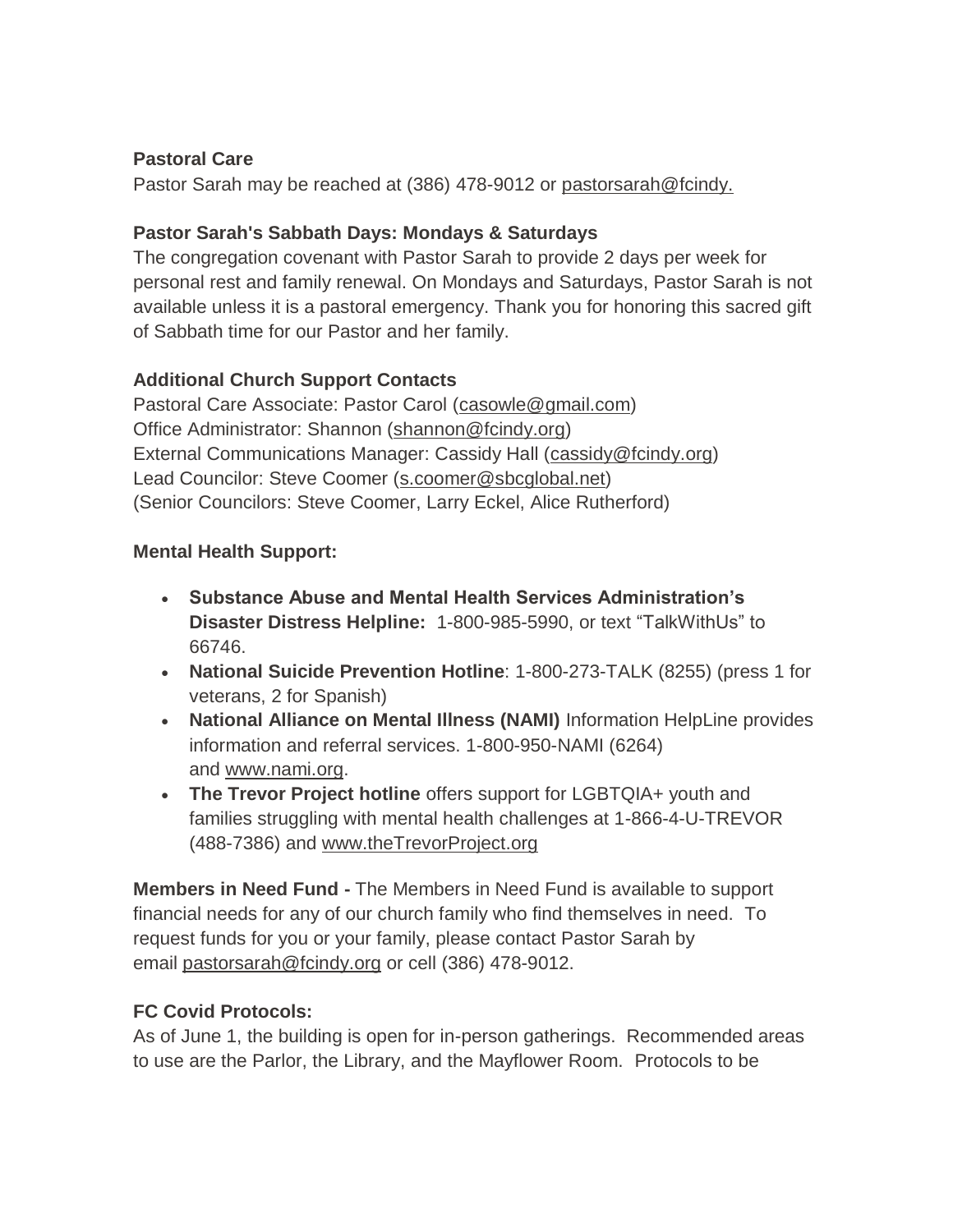followed: Sign-in sheet, social distancing and wearing of masks.

The target date for in-person worship in the sanctuary is August 1, contingent upon directives or changes in health and safety guidelines stipulated by Marion County or the State. Protocols to be observed will be determined closer to August 1.

#### **THIS WEEK AT FIRST CONGREGATIONAL**

#### **3 Ways to Connect for Worship**

#### *YOUTUBE*

<https://www.youtube.com/channel/UCWV9wqAvPiUKSkEbjaV6Zpw>

- YouTube Live broadcasts at 11am..
- Use this option for live interacting and messaging. You must have or create a user account and be logged in to message live.

#### *FACE BOOK*

[https://www.facebook.com/pg/FirstCongregationalUCCIndy/posts/?ref=page\\_int](https://www.facebook.com/pg/FirstCongregationalUCCIndy/posts/?ref=page_internal) [ernal](https://www.facebook.com/pg/FirstCongregationalUCCIndy/posts/?ref=page_internal)

- The video will be posted at 11am.
- This is for viewing only. For live interacting and commenting, please use the YouTube option.

#### *DIAL-IN*

- Dial **317-204-3862**
- Landline is preferred for clarity.
- If calling with a smart phone, setting your cellular setting to Wi-Fi calling will be clearer.

#### **How to Access our Zoom Gatherings**

[https://us04web.zoom.us/j/9264494206?pwd=dmtWbWE5UXRBTk5pcHZlYlB0](https://us04web.zoom.us/j/9264494206?pwd=dmtWbWE5UXRBTk5pcHZlYlB0aEFVUT09) [aEFVUT09](https://us04web.zoom.us/j/9264494206?pwd=dmtWbWE5UXRBTk5pcHZlYlB0aEFVUT09)

Meeting ID: 926 449 4206